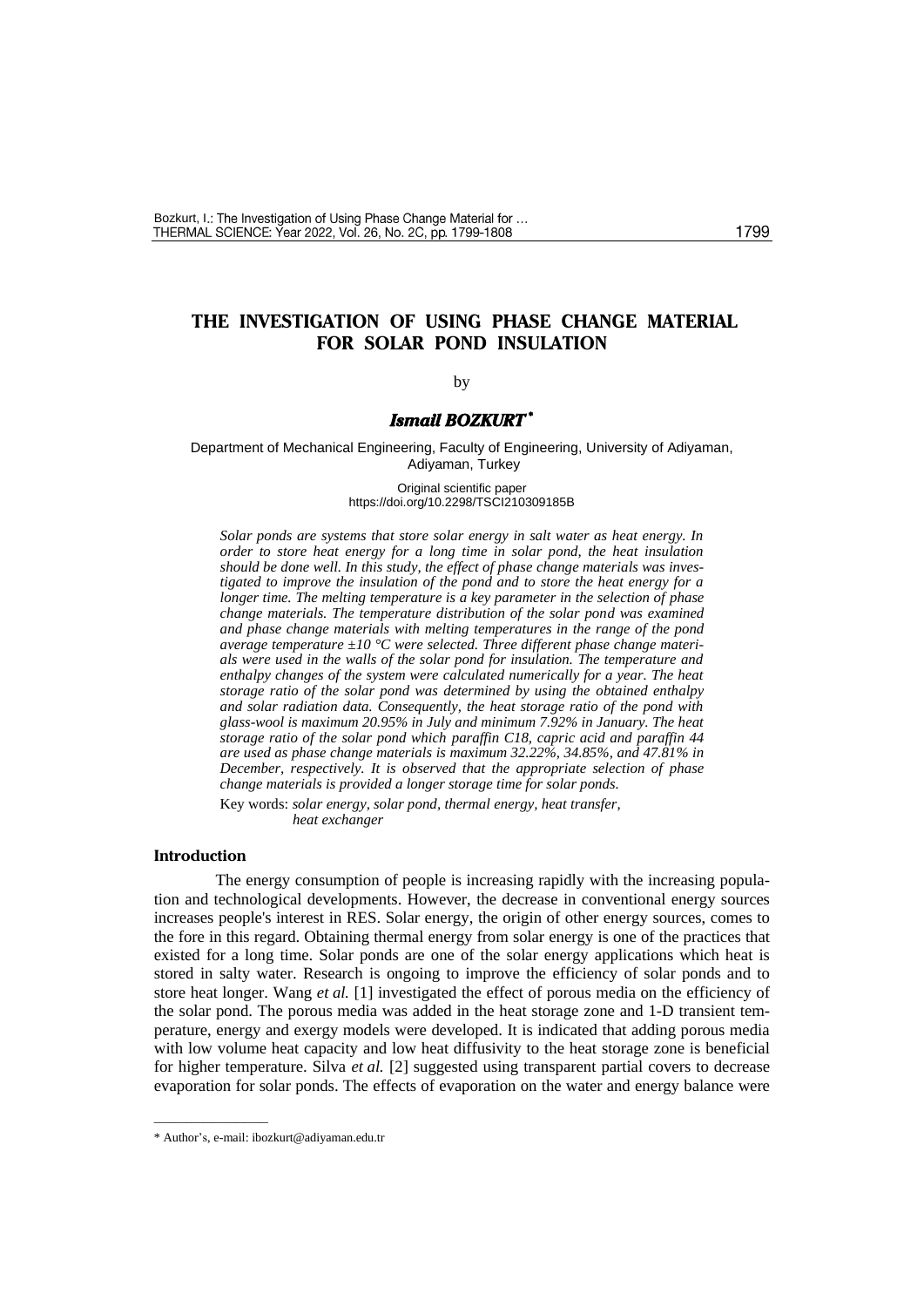investigated. The heat storage capacity of the system was improved by using transparent partial covers. Sayer *et al.* [3] investigated the effect of evaporation on heat loss from the surface of a solar pond. Evaporation increases the cost of the system as well as decreasing its performance. To eliminate evaporation, a solar pond with a thin layer of paraffin on the surface of the system was constructed. It was demonstrated that the air temperature, solar radiation and humidity have a significant effect on evaporation. Berkani *et al.* [4] studied three experimental solar ponds with different salts. The thermal performance of the three solar ponds was studied numerically and experimentally during a month. It was demonstrated that the solar pond with CaCl<sup>2</sup> responds thermally more quickly than the others. Bozkurt *et al.* [5] studied a solar pond saturated with magnesium chloride experimentally. The energy and exergy content distributions were calculated for the lower convective zone and the non-convective zone and the energy and exergy performance were determined. Assari *et al.* [6] examined the shadow effect for solar ponds with different shapes. The solar ponds with the same surface area and volumes were constructed experimentally. It was indicated that the shadow is smaller in the rectangular type solar pond. Verma *et al.* [7] studied the effect of the wall profile on the efficiency of the solar pond. The linear, concave parabolic and convex parabolic walls with circular and square cross-sections were analyzed for specific area and volume. It was determined that the vertical wall offers more efficiency than the other geometry. Alcaraz *et al.* [8] evaluated heat supply from solar thermal collectors to solar pond under different conditions. It was determined that the use of solar collectors as a heat supply source led to increase the heat storage capacity and its overall performance efficiency. Sogukpinar [9] determined the solar pond's power potentials for different areas in Turkey. The temperature distribution was calculated by using finite element method. Sogukpinar [10] developed solar pond models to investigate the efficiency of the pond for different cases. The zones were composed of the freshwater to make it useful with preserving performance.

Studies are ongoing to use phase change materials (PCM) in order to store heat in the pond for a longer time. Assari *et al.* [11] suggested adding PCM to lower convective zone of the solar pond. The solar ponds with the same area and depth were constructed. The capsules containing paraffin wax were placed in the lower convective zone of the system. It was shown the pond with paraffin wax decreases the temperature difference between night and day. The solar pond has more thermal and salinity stability, when the PCM were used. Alcaraz *et al.* [12] evaluated heat extraction from the zones of a solar pond to enhance the performance under different conditions. The lateral wall was used as a heat exchanger and its efficiency was compared with conventional heat exchanger situated in the lower convective zone of the solar pond. It was indicated that the performance of the solar pond increases when the lateral heat exchanger was used or using both heat exchangers simultaneously. Sarathkumar *et al.* [13] investigated the effect of PCM with  $A_2O_3$  nanoparticles on the performance of a solar pond. The PCM and  $\text{Al}_2\text{O}_3$  were encapsulated into the Cu tube and they were placed in the lower convective zone. Ines *et al.* [14] investigated the thermal behavior of a solar pond exposed to a solar simulator in environmental chamber. The efficiency of the pond was calculated taking into account the influence of simulator spectrum. It was indicated that the solar pond with salt hydrates could use as a hot water source for domestic applications. Amirifard *et al.* [15] studied a solar pond integrated with latent heat storage to increase the performance of the solar pond. The energy balance equation of the system was written and solved by using the finite difference method. The parallel and a series layout were studied and validated the results with the experiment for the accuracy of the analysis. Beik *et al.* [16] suggested using PCM in lower convective zone of the pond to seek its effect. The capsules with paraffin wax

1800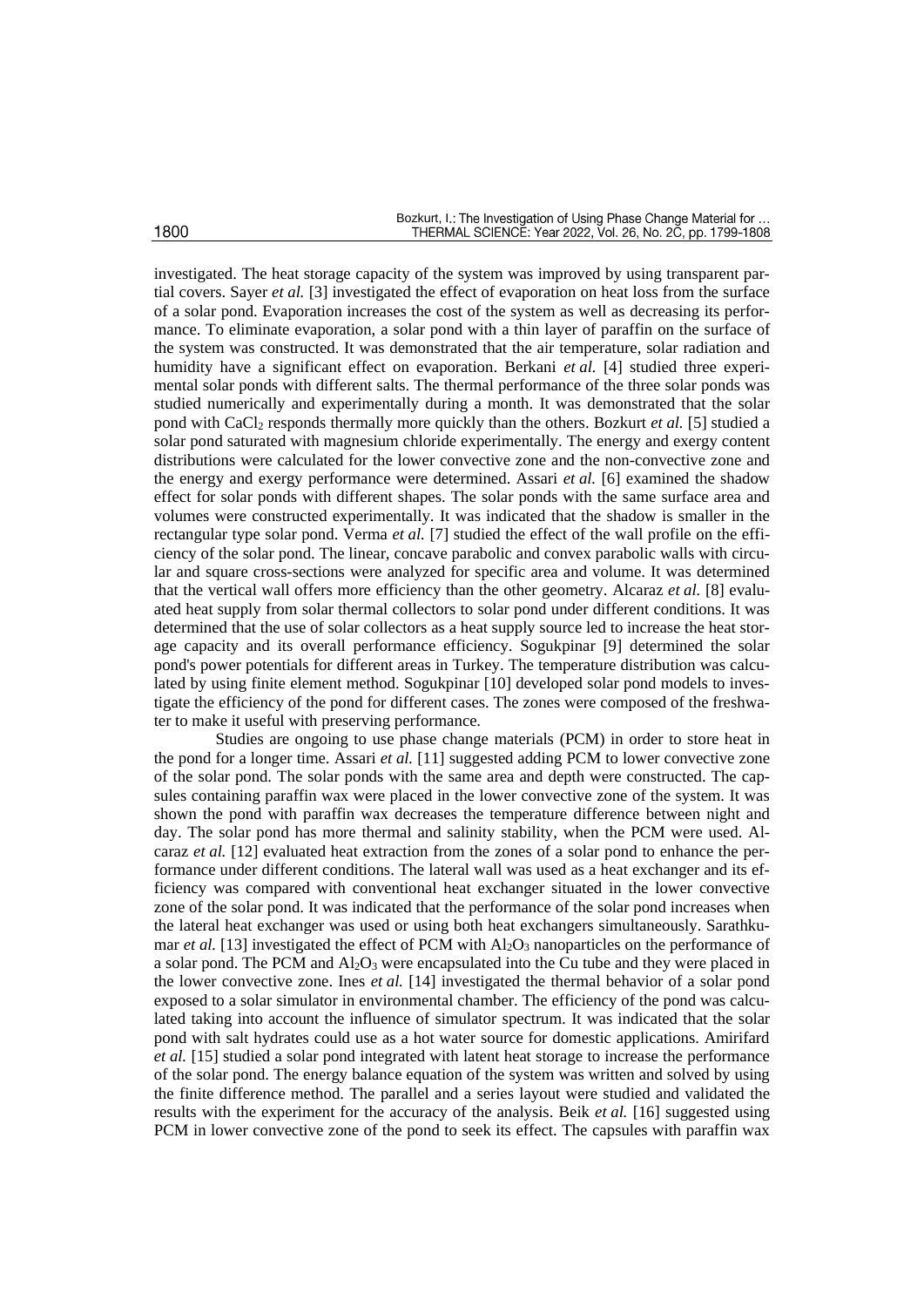were placed in lower convective zone of the solar pond. It was indicated that using PCM in the solar pond causes more stable temperature.

Many studies have been performed to increase the performance of the solar pond with different sizes and features. However, PCM have been used only in a few studies of the solar ponds. In the literature, the PCM were added to the lower convective zone of the pond and used as a lateral heat exchanger to provide the thermal stability. In this study, the use of PCM was investigated to improve the heat storage period of the solar pond. For this purpose, PCM were placed in the wall of the solar pond to provide a longer storage time. The effect of PCM with different properties on improving the heat storage ratio of the solar pond was determined numerically and compared with the solar pond without PCM.

#### **Solar ponds**

Solar ponds are systems that store solar energy in salty water as heat energy. Solar ponds generally consist of three regions, namely heat storage zone (HSZ), non-convective zone (NCZ), and upper convective zone (UCZ). The HSZ is the region where the heat energy is stored and consists of saturated salty water. The NCZ starts from where HSZ ends. The NCZ consists of layers decreasing density towards the surface. These layers prevent heat transfer by convection. The UCZ is the surface zone of the pond and consists of fresh water.

The numerical simulation was performed for a solar pond and compared with the experiment data for the same dimensions and location. The experiment was conducted [17] in Adana with dimensions of  $2 \text{ m} \times 2 \text{ m} \times 1.5 \text{ m}$ . The experimental system was constructed with a surface area of 4 m<sup>2</sup> and insulated by 0.05 m glass-wool. Brine density varies from 1045-1170 kg/m<sup>3</sup> and it varies from 1170-1200 kg/m<sup>3</sup> in NCZ. As seen in fig. 1, the height of UCZ, NCZ, and HSZ are 0.10 m, 0.50 m, and 1 m, respectively. The UCZ was composed of freshwater. The NCZ consists of five different brine layers with a depth of 0.10 m and density of brine varies between 1030 kg/m<sup>3</sup> and 1150 kg/m<sup>3</sup>, it was defined as 1180 kg/m<sup>3</sup> in HSZ. The 0.10 m concrete was defined for the wall of the pond and the wall surface was covered externally with 0.10 m insulation material. In the current study, since the contribution of the different types of insulation materials was investigated on the heat storage capacity of solar pond therefore foam or phase changing material were defined for the insulation. These materials are surrounded by 0.001 m wall thickness plastic cover to prevent their contact with water. Capric acid, paraffin C18 and paraffin wax are chosen as PCM materials and their thermophysical properties are given in tab. 1 [18, 19].

| Materials    | Melting<br>temperature $[^{\circ}C]$ | Latent heat of<br>fusion $[kJkg^{-1}]$ | Solid density<br>$[kgm^{-3}]$ | Liquid density<br>[ $kgm^{-3}$ ] | Thermal conductivity<br>$[Wm^{-1}K^{-1}]$ |
|--------------|--------------------------------------|----------------------------------------|-------------------------------|----------------------------------|-------------------------------------------|
| Capric acid  | 32                                   | 152.7                                  | 1004                          | 878                              | 0.153                                     |
| Paraffin C18 | 28                                   | 244                                    | 814                           | 774                              | 0.148                                     |
| Paraffin wax | 44                                   | 190                                    | 930                           | 830                              | 0.1                                       |

**Table 1. Thermophysical properties of PCM**

For the ambient data, meteorological data ASHRAE 2013 was used. The surface to surface radiation method was set to hemicube, and radiation resolution was set to 256, initial values was taken as  $1000 \text{ W/m}^2$ . For the participation media, the radiation discretization was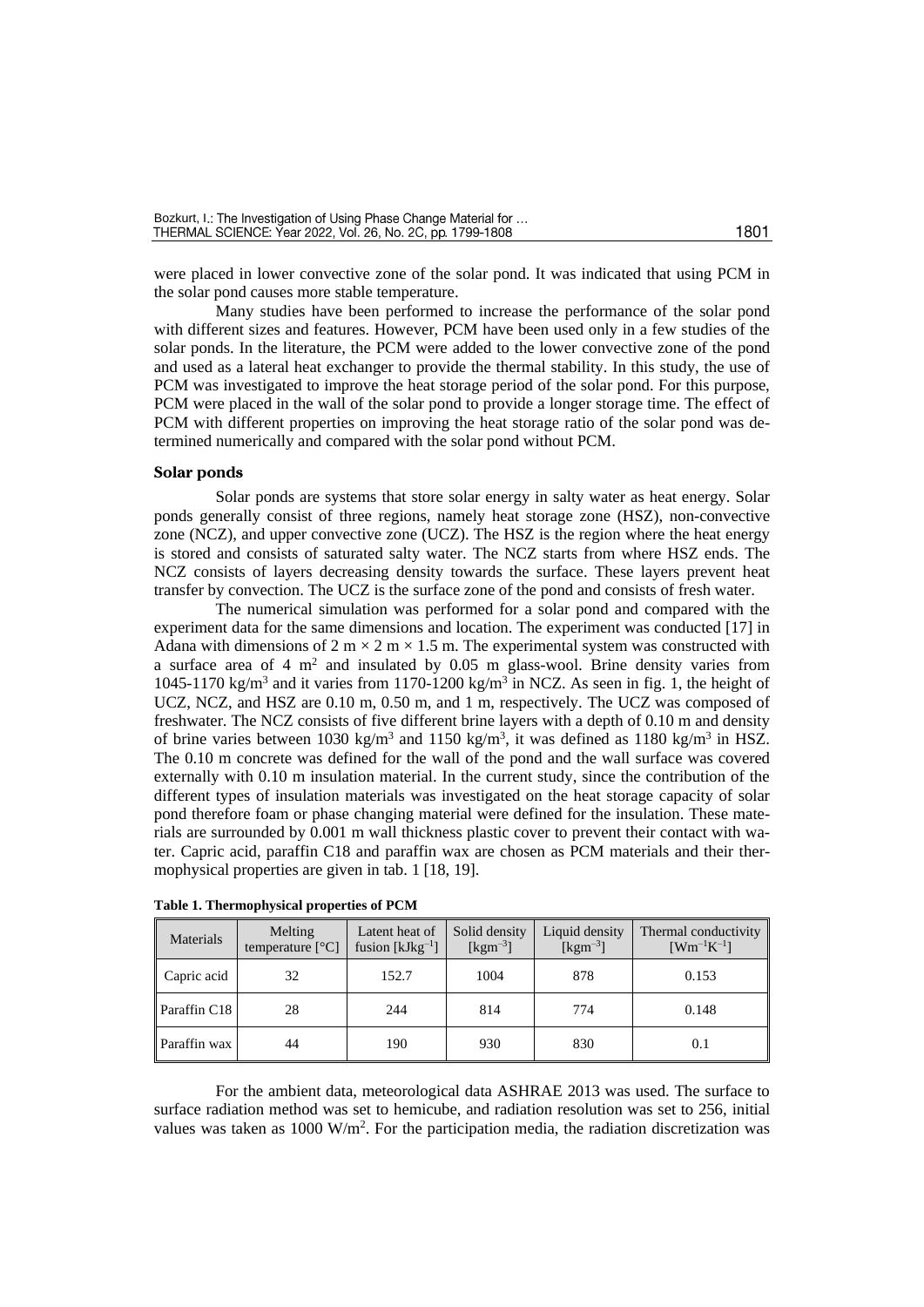set to the discrete ordinate method (DOM). The refractive index was taken as 1, and the performance index was taken to 0.40. The PCM, solar pond wall surface were defined as opaque surface and wall type was set to gray wall with a surface emissivity of 0.01. For the radiation in participating media setting, absorption and scattering coefficients were taken from COM-SOL material library. For the external radiation source, the solar position was determined. For the environmental data, temperature, wind speed, and the pressure were taken. On the solar pond surface, natural external convection was defined. For this, external temperature and the pressure were defined from the meteorological data of Adana from ASHRAE 2013. For the PCM settings, phase change temperature, latent heat of fusion, thermal conductivity were defined for both state and data were taken from literature. A thin layer was defined over the PCM and the insulator materials by a thickness of 1 mm. In this study, direct solver PARDI-SO (a commercial version built-in COMSOL) with nested dissection multithreaded preordering algorithm was used due to its performance, robust, memory efficient and easy to use software for solving large sparse symmetric and unsymmetrical linear systems of equations on shared-memory and distributed-memory multiprocessors [10]. The method uses a large amount of RAM and processor as it makes a separate solution for each mesh point. Other methods, such as RANS, analyze for the mean values of the variables, and the effect of all scales of instantaneous thermal motion is modeled with an approximate model of the mean. Since it uses the average approach, it uses less RAM and processor, and the mesh count of such models is kept quite high. On the other hand, when the mesh number increases a little more in direct analysis models, it becomes impossible for normal computers to solve. The mesh number was determined by taking into account other scientific studies using the same model [9, 20-22]. The COMSOL mesh module was used for grid generation. Tetrahedral mesh type was chosen and the element size was set to coarse. Quality of mesh was tested in terms of skewness and the average element quality was determined as 0.49 [23]. The final mesh distribution is presented in fig. 1. Direct solver PARDISO was chosen because of its high performance [24]. For the preordering algorithm, nested dissection multithread was set and for the termination technique, tolerance was set and the maximum iteration was chosen as 10. The time unit of study setting was chosen as day and the time range was arranged as 30 days.



**Figure 1. The zones of the pond (a) and mesh distribution (b)**

The performance of the solar pond depends on factors such as its insulation, design of the zones, incoming solar energy and environmental temperature. Solar energy is collected

1802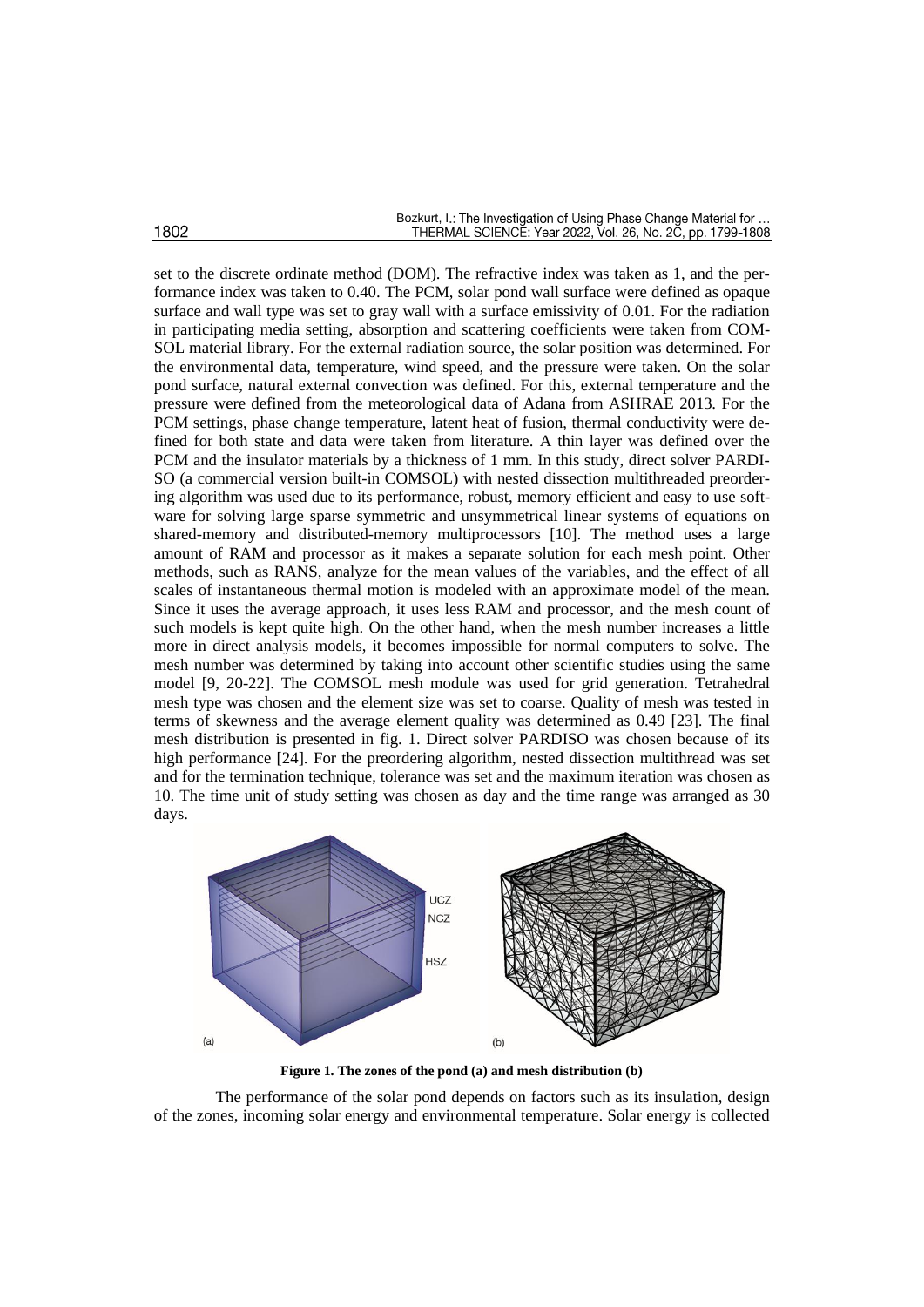and stored in HSZ as heat energy. Total energy stored in HSZ was determined by using enthalpy values. Heat storage ratio (HSR) of the solar pond was calculated:

$$
HSR = \frac{\sum Q_{\text{stored}}}{\sum E_{\text{solar}}} = \frac{\sum m_{\text{HSZ}} h}{\sum E_{\text{solar}}} \tag{1}
$$

where  $E_{\text{solar}}$  is the solar radiaton reaching the pond surface,  $m_{\text{HSZ}}$  – the mass of HSZ, and  $h$  [kJkg<sup>-1</sup>] – the enthalpy.

#### **Phase change materials**

The PCM are matter that absorb or release a large amount of latent heat when they undergo a change in their physical state from solid to liquid or vice versa and they release or absorb sufficient energy at phase alteration to supply useful heat or cooling. When the PCM reach their phase change temperature,  $T_{\text{pc}}$ , transformation starts in temperature interval from  $T_{pc} - \Delta T/2$  to  $T_{pc} + \Delta T/2$ . Given the phase change in solid, the density is determined within framework of the material and a smoothed function, *θ*, is used for model, showing the partition of phase change before alteration. The density of the different phases are defined as  $\rho_{\text{ph1}}$ and  $\rho_{ph2}$ , respectively. The expression of the density of material simplifies to:

$$
\rho = \theta \rho_{\text{ph1}} + (1 - \theta) \rho_{\text{ph2}} \tag{2}
$$

Specific enthalpy, *h*, of a PCM express by:

$$
h = \frac{1}{\rho} [\theta \rho_{\text{ph1}} h_{\text{ph1}} + (1 - \theta) \rho_{\text{ph2}} h_{\text{ph2}}] \tag{3}
$$

where  $h_{ph1}$  and  $h_{ph2}$  are specific enthalpy of each phase. Specific heat capacity is calculated by differentiation enthalpy by temperature and is expressed by eq. (4) after differentiation and some formal transformations [25]:

$$
C_p = \frac{1}{\rho} (\theta_1 \rho_{ph1} C_{p,ph1} + \theta_2 \rho_{ph2} C_{p,ph2}) + (h_{ph2} - h_{ph1}) \frac{d\alpha_m}{dT}
$$
 (4)

where  $\alpha_m$  is a mass function, defined from smoothed function  $\theta$ , ph1, and ph2.

#### **Theory of radiation into solar pond**

In most implementation, the radiation beams interact with environment because it is not transparent completely. Let's *I*(*Ω*) state the intensity of the radiation moving in a certain direction *Ω* and different interactions with the medium is observed. They are absorption, emission and also scattering. The medium absorbs some of the incoming solar energy. The quantity of radiation absorbed is  $\kappa I(\Omega)$ , where  $\kappa$  is the absorption coefficient. The emitted amount of radiation is equal to  $\kappa I_b$ , where  $I_b$  is the blackbody radiation intensity. The scattering phase function  $\varphi(\Omega, \Omega')$  gives the possibility of the beam coming from  $\Omega'$  and scattered into *Ω* direction. The balance of the energy intensity, which includes all additives (diffusion, emission, absorption, and scattering), and can now be expressed as:

$$
\Omega \nabla I(\Omega) = \kappa I_{\text{b}}(T) - \beta I(\Omega) + \frac{\sigma_s}{4\pi} \int_{4\pi} I(\Omega') \varphi(\Omega', \Omega) d\Omega'
$$
 (5)

where *β* is extinction coefficients and  $\sigma_s$  – the scattering coefficient. The intensity of radiation is described for any direction *Ω*. Due to the angular space discretization, the integrals on the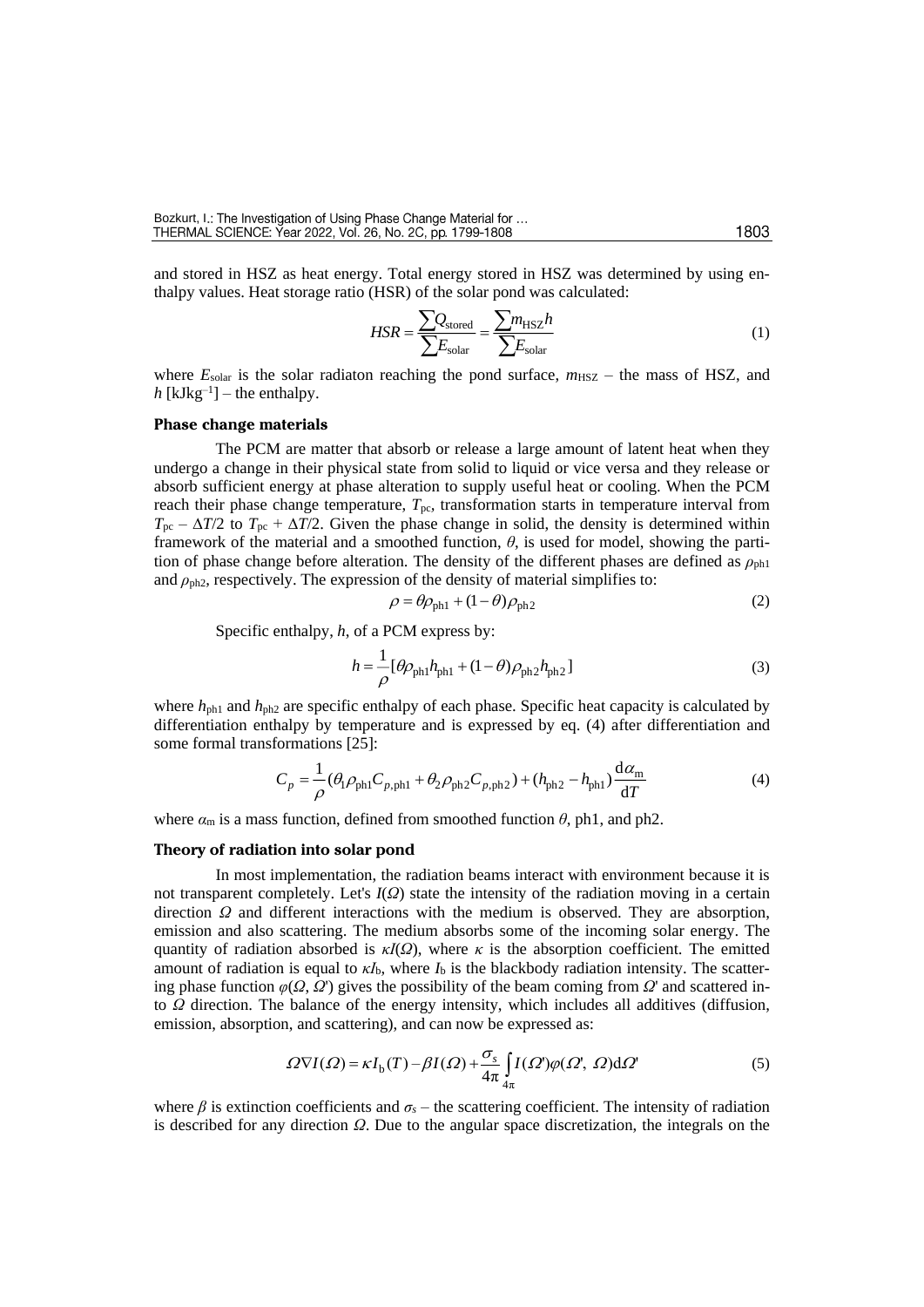directions are replaced by the numerical quadrature of the discrete directions. The DOM uses the following eq. (6) for the discretization of angular space in 3-D [26, 27]:

$$
S_{i'} \nabla I_{i'} = \kappa I_b(T) - \beta I_{i'} + \frac{\sigma_s}{4\pi} \sum_{j=1}^{\infty} \omega_j I_j \mathcal{O}(S_j, S_{i'})
$$
(6)

where  $S_i$  is the *i*<sup>th</sup> discrete direction ( $Si^+$ , and  $Si^-$  shows opposite directions),  $\omega_j$  – the *i*<sup>th</sup> quadrature weight, and  $I_j$  – the  $i^{th}$  component of the radiative intensity. For a given index *i*, defines two indices, *i*<sup>+</sup> and *i*<sup>-</sup>, so that  $\Omega$ ,  $Si^+$ , and  $Si^-$  have the same components in the *x*-y plane and have opposite components. The heat transfer in solids and liquid was calculated by:

$$
\rho C_P \left( \frac{\partial T}{\partial t} + \mathbf{u} \nabla T \right) + \nabla (\mathbf{q} + q_r) = \alpha_p T \left( \frac{\partial p}{\partial t} + \mathbf{u} \nabla p \right) + \tau : \nabla \mathbf{u} + Q \tag{7}
$$

where  $\rho$  is the density,  $C_P$  – the specific heat capacity,  $T$  – the temperature,  $\mathbf{u}$  – the velocity vector,  $\mathbf{q}$  – the heat flux by conduction,  $q_r$  – the heat flux, and  $\alpha_p$  – the coefficient of thermal expansion.

## **Results and discussion**

The use of PCM is very important for long-term storage of thermal energy in solar ponds. The PCM can store heat energy as latent heat at desired temperature for a long time. Thus, it is possible to store the solar radiation stored in the summer for a longer time. In this study, the use of different PCM as thermal insulation material was investigated and compared with the traditional thermal insulation method. Solar energy and temperature data of Adana,





which is rich in solar energy and has mild weather conditions, were used. Figure 2 shows solar energy and environmental temperature in Adana, Turkey. The maximum and minimum solar energy is  $713.91$  MJ/m<sup>2</sup> in June and  $218.48$  MJ/m<sup>2</sup> in January, respectively. The maximum and minimum average environmental temperatures are 30.79 °C in August and 11.29 °C in January, respectively.

The numerical simulation was performed for a solar pond and compared with an available experiment as shown in fig. 3. The experiment was conducted in 2004 [17] in Adana with di-

mensions of  $2 \text{ m} \times 2 \text{ m} \times 1.5 \text{ m}$ . The experimental system was constructed with a surface area of 4 m<sup>2</sup> and insulated by 0.05 m glass-wool. Brine density varies from 1045-1170 kg/m<sup>3</sup> and it varies from 1170-1200 kg/m<sup>3</sup> in NCZ. Temperature variation was measured in several parts and the average was reported. A similar configuration with the experiment was defined to the numerical model and average temperature was calculated in HSZ and reported. Generally, there is a good agreement between numerical results however, there are deviations in some time periods as shown in fig. 3. The first 30 days in the chart represent March. Especially in winter, heavy rainfall negatively affects the performance of the solar pond. The difference between experimental and theoretical calculations is due to these weather phenomena. The last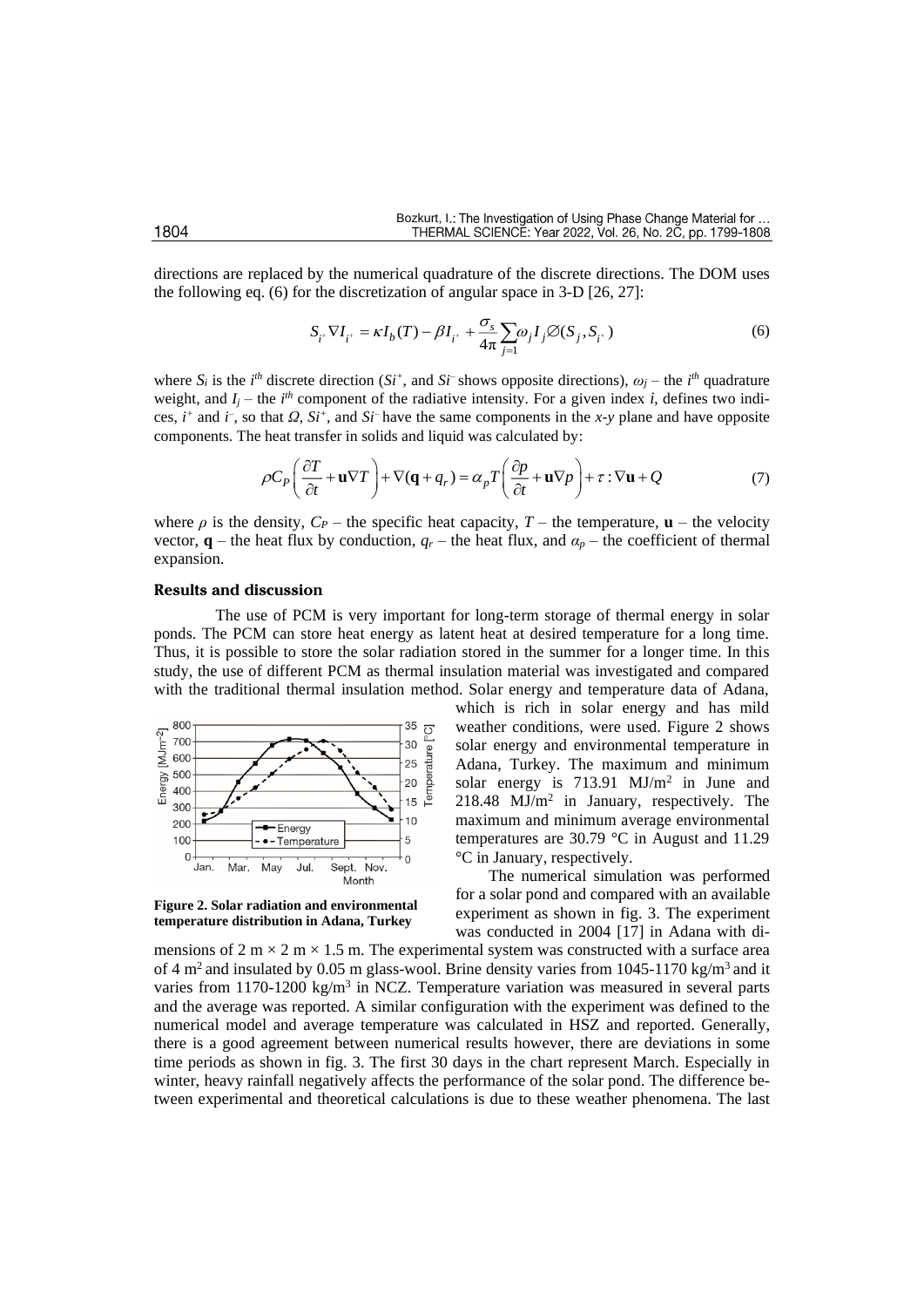two points are indicative of the month of January and February, which are different from the theoretical value, but generally there is a good agreement between experiment and theory.

The effect of three different PCM on the thermal efficiency of the solar pond was investigated numerically and the results are given in fig. 4 in comparison with the glass-wool. Figure 4 shows the average temperature of HSZ of the pond and fig. 5 shows the mean enthalpy of the HSZ. The performance of the solar pond material is significantly reduced in winter covered with conventional insulation however performance increases considerably with PCM. Paraf-



**Figure 3. Average temperature distribution in the solar pond; first 30 days is March**

fin wax shows the best performance while paraffin C18 shows the worst. In a preliminary analysis, the wall surface temperature without PCM ranged from 25 °C to 35 °C. Hence the materials were selected according to this temperature range. The effect of the melting temperature of PCM on performance is clearly seen in fig. 3. The melting temperature of paraffin wax is 44  $\degree$ C, it stored heat at high temperature on the wall surface and kept the pond temperature high during the winter months.



**Figure 4. Average temperature distribution in the solar pond**

**Figure 5. Average enthalpy distribution in the solar pond**

Figure 6 shows the total energy distribution stored in the storage zone of the solar pond. As seen in fig. 6, the energy stored in the storage zone of the solar pond is increasing rapidly, with the increase in incoming solar energy until June. It is seen that the energy stored in the solar pond using glass-wool has started to decrease as of July. In addition, the increase in heat stored in the solar pond using PCM is continued until August. It is seen that the energy stored in the solar pond using glass-wool has entered a rapid decline trend after September. However, the decrease in energy stored in the pond where PCM is used as insulation material is slower.

Figure 7 shows HSR of the solar pond. As seen in fig. 7 the HSR of the solar pond with PCM is lower than the solar pond with glass-wool until August. The fact that the system has just started to store heat and PCM have not yet begun to change the phase has been effec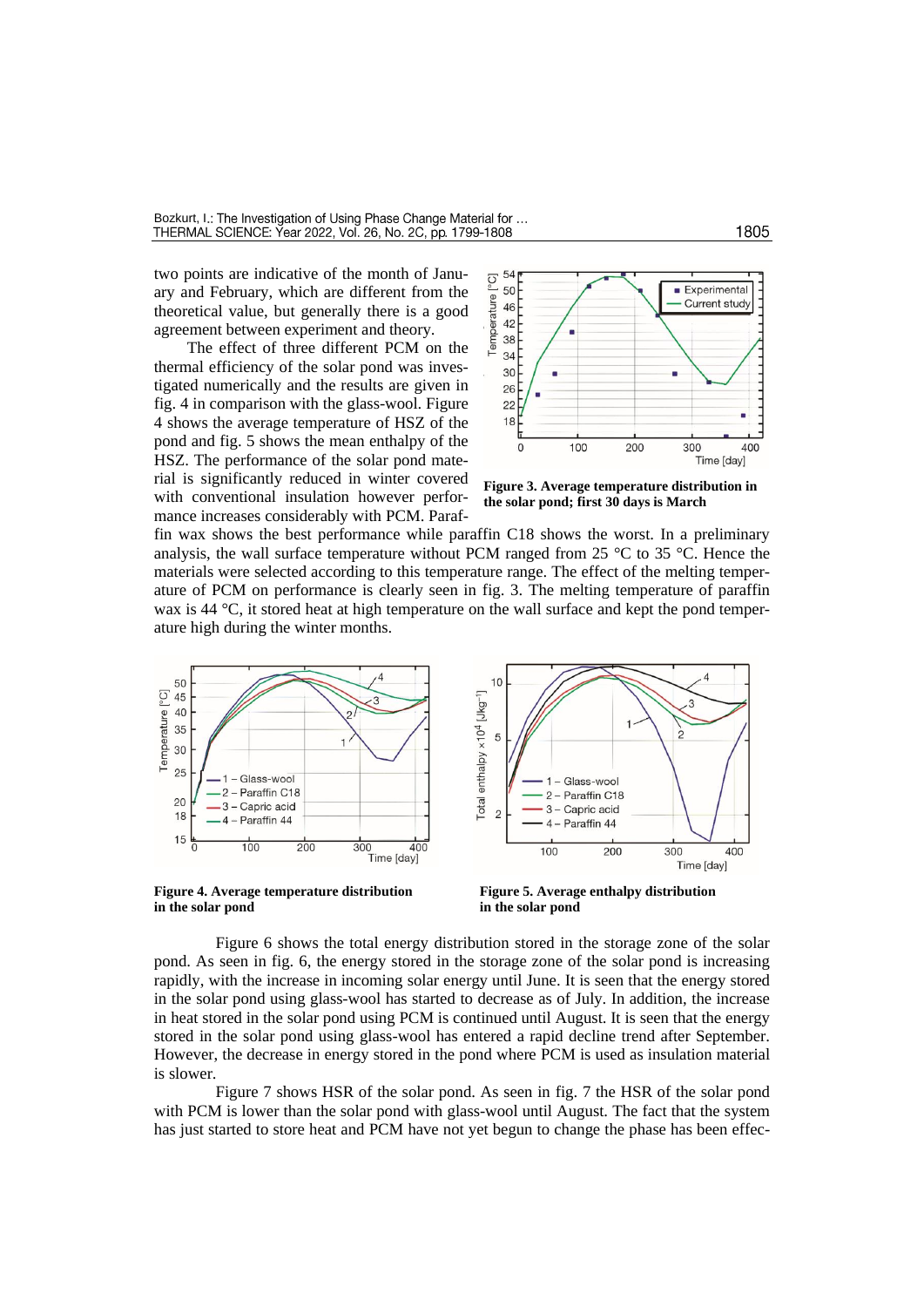tive in this. Although the HSR of the solar pond with glass-wool started to decrease rapidly with the cooling of the weather since October, it is seen that the HSR of the solar pond with PCM continued to increase until December. It is understood that in months when solar energy is high, the stored heat can be retained for a long time by using PCM. It is seen that the HSR of the solar pond with glass-wool is maximum 20.95% in July and minimum 7.92% in January. The HSR of the solar pond which Paraffin C18, Capric acid, and Paraffin 44 are used as PCM is maximum 32.22%, 34.85%, and 47.81% in December, respectively. It is seen that with the use of PCM, heat is stored in the solar pond for a longer time, at the same time the rapid decline in solar energy ensures that the HSR remains high for a longer time.



## **Conclusion**

Solar energy can be stored as thermal energy in solar ponds. However, the system needs to be improved for long-term storage. In this study, the use of PCM was investigated in order to keep the heat stored in the solar pond in the summer at the desired temperature level for a longer time. For this purpose, three different PCM with different phase change temperatures and thermophysical properties were used in the solar pond for insulation purposes. The temperature and enthalpy values obtained are given comparatively. The heat storage ratio was calculated by using the total enthalpy of the storage zone and the incoming solar energy. It is seen that the HSR of the solar pond with glass-wool is maximum 20.95% in July and minimum 7.92% in January. The HSR of the solar pond which paraffin C18, capric acid, and paraffin 44 are used as PCM is maximum 32.22%, 34.85%, and 47.81%, respectively in December. As a result, it has been determined that the use of PCM will allow the storage of heat energy stored in solar pond for a longer time.

#### **Nomenclature**

- $C_p$  specific heat capacity at constant pressure,  $[Jkg^{-1}K^{-1}]$
- $E_{\Omega}$  internal energy, [J]
- $h$  enthalpy, [kJkg<sup>-1</sup>]
- $I(\Omega)$  radiative intensity at a given position following the  $\Omega$  direction, [Wm<sup>-2</sup>sr<sup>-1</sup>]
- $I_b(T)$  blackbody radiative intensity, [Wm<sup>-2</sup>sr<sup>-1</sup>]
- *p* pressure, [Pa]
- $q$  heat flux by conduction,  $[Wm^{-2}]$
- *Q* heat sources other than viscous heating,  $[Wm^{-3}]$
- $q_{\rm r}$  heat flux striking the wall, [Wm<sup>-3</sup>]
- *S* strain-rate tensor,  $[s^{-1}]$
- $T =$ absolute temperature, [K]
- $\mathbf{u}$  velocity vector,  $[m\mathrm{s}^{-1}]$

#### *Greek symbols*

- $\beta$  extinction coefficients,  $[m^{-1}]$
- $\kappa$  absorption coefficients,  $[m^{-1}]$
- $\sigma_s$  scattering coefficients,  $[m^{-1}]$
- *τ* cauchy stress tensor deviatoric, [Pa]
- $\varphi(\Omega', \Omega)$  scattering phase function, [–]
- $\rho$  density, [kgm<sup>-3</sup>]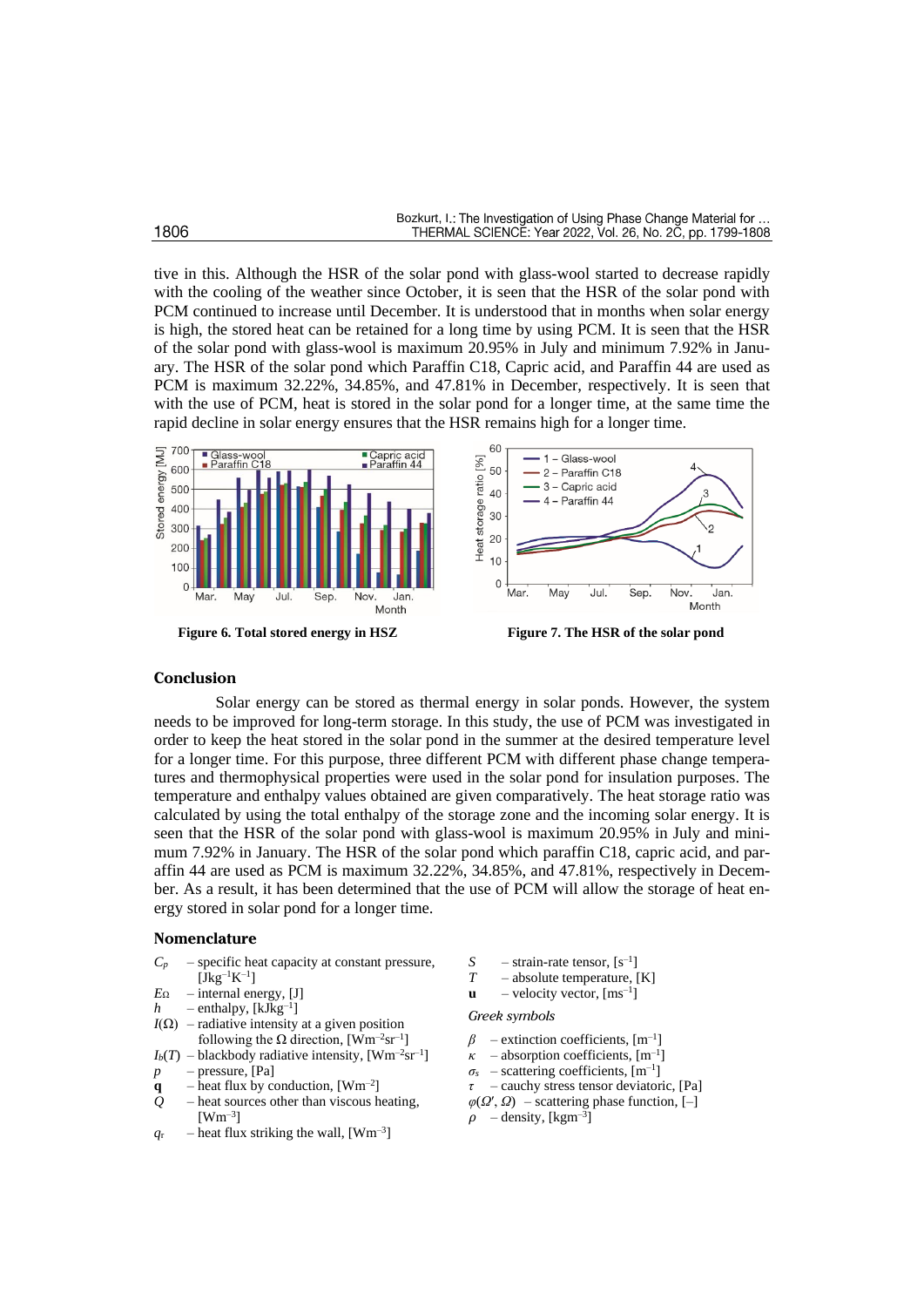Bozkurt, I.: The Investigation of Using Phase Change Material for ...<br>THERMAL SCIENCE: Year 2022, Vol. 26, No. 2C, pp. 1799-1808

| Abbreviations                    |  | $\text{H}\text{SZ}$ - heat storage zone |
|----------------------------------|--|-----------------------------------------|
| $DOM$ – discrete ordinate method |  | $NCZ$ – non-convective zone             |
| $HSR$ – heat storage ratio       |  | $UCZ$ – upper convective zone           |
|                                  |  | $PCM$ – phase change materials          |

## **Acknowledgment**

The authors wish to thank Middle East Technical University providing technical support.

## **References**

- [1] Wang, H., *et al.,* A Study on Exergetic Performance of Using Porous Media in the Salt Gradient Solar Pond, *Applied Thermal Engineering, 136* (2018), May, pp. 301-308
- [2] Silva, C., *et al.,* An Experimental and Numerical Study of Evaporation Reduction in a Saltgradient Solar Pond Using Floating Discs, *Solar Energy, 142* (2017), Jan., pp. 204-214
- [3] Sayer, A. H., *et al.,* Experimental Analysis of the Temperature and Concentration Profiles in a Salinity Gradient Solar Pond with, and without a Liquid Cover to Suppress Evaporation, *Solar Energy, 155* (2017), Oct., pp. 1354-1365
- [4] Berkani, M., *et al.,* Comparison of Three Solar Ponds with Different Salts Through Bi-Dimensional Modeling, *Solar Energy, 116* (2015), June, pp. 56-68
- [5] Bozkurt, I., *et al.,* Performance Assessment of a Magnesium Chloride Saturated Solar Pond, *Renewable Energy, 78* (2015), June, pp. 35-41
- [6] Assari, M. R., *et al.,* Experimental Investigation of Heat Absorption of Different Solar Pond Shapes Covered with Glazing Plastic, *Solar Energy, 122* (2015), Dec., pp. 569-578
- [7] Verma, S., Das, R., Wall Profile Optimisation of a Salt Gradient Solar Pond Using a Generalized Model, *Solar Energy, 184* (2019), May, pp. 356-371
- [8] Alcaraz, A., *et al.*, Increasing the Storage Capacity of a Solar Pond by Using Solar Thermal Collectors: Heat Extraction and Heat Supply Processes Using In-Pond Heat Exchangers, *Solar Energy, 171* (2018), Sept., pp. 112-121
- [9] Sogukpinar, H., Numerical Study for Estimation of Temperature Distribution in Solar Pond in Diverse Climatic Conditions for All Cities of Turkey, *Environmental Progress and Sustainable Energy, 39* (2020), 1, e13255
- [10] Sogukpinar, H., A New Perspective to the Conventional Solar Pond Technology to Increase the Thermal Efficiency, *Environmental Progress and Sustainable Energy, 40* (2021), 1, e13467
- [11] Assari, M. R., *et al.,* Experimental Studies on the Effect of Using Phase Change Material in Salinity-Gradient Solar Pond, *Solar Energy, 122* (2015), July, pp. 204-214
- [12] Alcaraz, A., *et al.,* Enhancing the Efficiency of Solar Pond Heat Extraction by Using Both Lateral and Bottom Heat Exchangers, *Solar Energy, 134* (2016), Sept., pp. 82-94
- [13] Sarathkumar, P., *et al.,* Experimental Investigations on the Performance of A Solar Pond by using Encapsulated Pcm with Nanoparticles, *Materials Today, 4* (2017), 2A, pp. 2314-2322
- [14] Ines, M., *et al.,* Experimental Studies on the Effect Of Using Phase Change Material in a Salinity-Gradient Solar Pond Under a Solar Simulator, *Solar Energy, 186* (2019), July, pp. 335-346
- [15] Amirifard, M., *et al.,* Integration of a Solar Pond with a Latent Heat Storage System, *Renewable Energy, 125* (2018), Sept., pp. 682-693
- [16] Beik, A. J. G., *et al.,* Transient Modeling for the Prediction of the Temperature Distribution with Phase Change Material in a Salt-Gradient Solar Pond and Comparison with Experimental Data, *Journal of Energy Storage, 26* (2019), Dec., 101011
- [17] Karakilcik, M., *et al.,* Performance Investigation of a Solar Pond, *Applied Thermal Engineering, 26* (2006), 7, pp. 727-735
- [18] Ukrainczyk, N., *et al.,* Thermophysical Comparison of Five Commercial Paraffin Waxes as Latent Heat Storage Materials, *Chemical and Biochemical Engineering Quarterly, 24* (2010), 2, pp. 129-137
- [19] Zalba, B., *et al.,* Review on Thermal Energy Storage with Phase Change: Materials, Heat Transfer Analysis and Applications, *Applied Thermal Engineering, 23* (2003), 3, pp. 251-283
- [20] Sogukpinar, H., Effect of Hairy Surface on Heat Production and Thermal Insulation on the Building. *Environmental Progress & Sustainable Energy, 39* (2020), 6, e13435